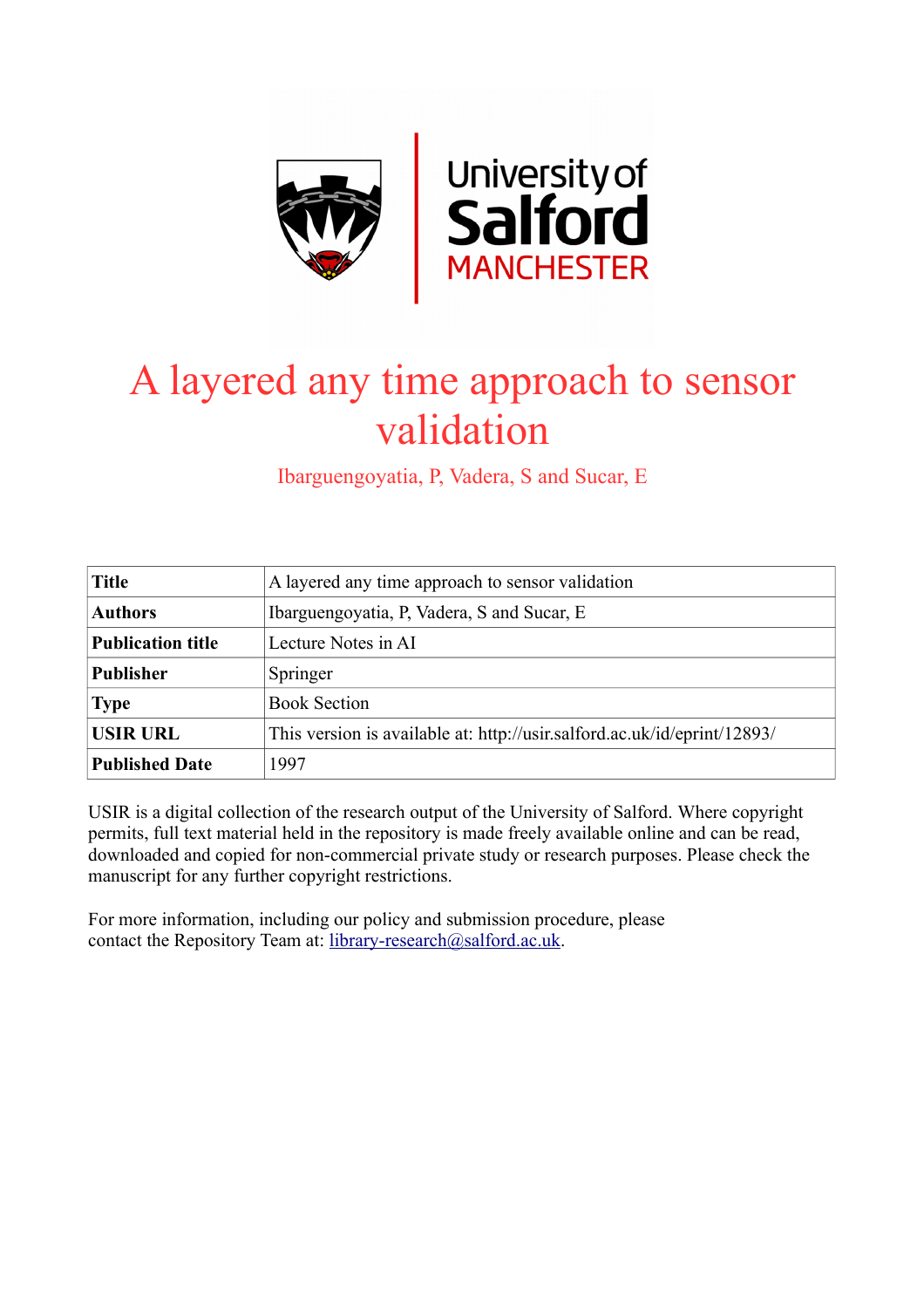## A LAYERED, ANY TIME APPROACH TO SENSOR VALIDATION

Pablo H Ibarguengoytia - Sunil Vadera and L Enrique Sucar

 University of Salford Department of Mathematics and Computer Science salford M - Williams - Williams - Williams - Williams - Williams - Williams - Williams - Williams - Williams -{P.Ibar / S.Vadera}@cms.salford.ac.uk - IIESM - Campus Morelos AP C Cuernavaca Mor and Mor and Mor and More and More and More and More and More and More and More and More an esucar@campus.mor.itesm.mx

Abstract. Sensors are the most usual source of information in many automatic systems such as automatic control, diagnosis, monitoring, etc. These computerised systems utilise different models of the process being served which usually, assume the value of the variables as a correct reading from the sensors. Unfortunately, sensors are prone to failures. This article proposes a layered approach to the use of sensor information where the lowest layer validates sensors and provides the information to the higher layers that model the process The proposed mechanism utilises belief networks as the framework for failure detection, and uses a property based on the Markov blanket to isolate the faulty sensors from the apparently faulty sensors. Additionally, an any time version of the sensor validation algorithm is presented and the approach is tested on the validation of temperature sensors in a gas turbine of a power plant

Keywords: Uncertainty, Belief networks, sensor validation.

#### 1 INTRODUCTION

Current applications of artificial intelligence  $(AI)$  in real domains include different functions like automation and process control- diagnosis- monitoring etc However- these applications require an overall process model where usually- its inputs are mainly sensors In general- all possible functions of a computerised sys tem require the use of reliable information in order to take the right decisions This article proposes a mechanism for intelligent- real time sensor validation which can be utilized as a separate module that works together with other func tions in industrial plants In other words- it is assumed that a layered scheme is used in which the lowest level concentrates on validating the signals transmit ted by sensors as presented in Fig Faults are detected in a decentralised and million chical approaches in the probability is and and repaired Additional Companies of the solar companies ally-suppose that the higher layers of the system represent other important and support critical functions-plant diagnosis of a nuclear plant The intermediate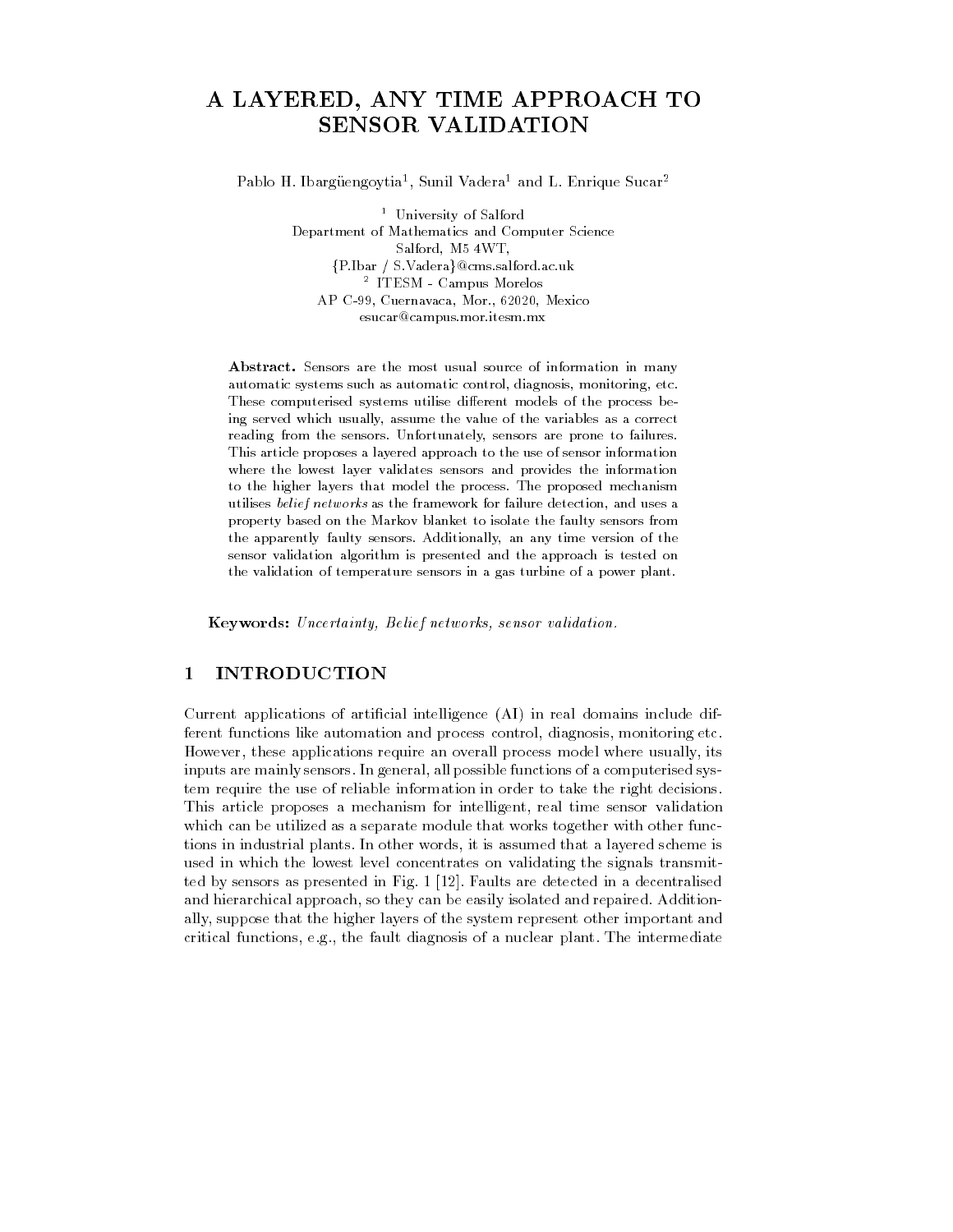

Fig. 1. Layered diagnosis architecture.

 $a$ yer (100p diagnosis) may be using *model-vased reasoning* to diagnose a control loop in the plant- whereas the system diagnosis layer may be utilizing a dierent approach Irrespective of the approach used by the diagnosis layer- it needs to assume that the information it utilizes is accurate. This is the goal of the proposed mechanism to provide reliable information from sensors to higher layers of a system

This article is organized as follows. Section 2 describes the proposed sensor model and also- summarizes related work on sensor validation Section 
 de scribes the architecture of the proposed model and describes the probabilistic reasoning model for fault detection. Section 4 presents an any time extension of the validation algorithm more suitable for a real time environment. Section 5 presents the results of applying the approach to a gas turbine of the Gomez Palacio power plant in Mexico Finally- section gives the conclusions and fu ture work

### THE SENSOR AND PROCESS MODELS

The input of a sensor is the value  $V_s$  which is considered unknown and inaccess- $\alpha$  and the output is the measurement  $\eta_{ll}$   $\rightarrow$   $\eta_{r}$  is sensor is declared faulty if the output measurement  $\eta_l$  gives an incorrect representation of the  $\eta_s$   $\mapsto$ A detection of a fault is made when the output of the sensor  $V_m$  exceeds some threshold- or a non permitted deviation from a characteristic trend But- what exactly is a characteristic trend

This question is being answered differently by many investigators. However, in an the approaches, the central idea is to *estimate* the value that a sensor must deliver based on its environment Some examples of these environments are the following: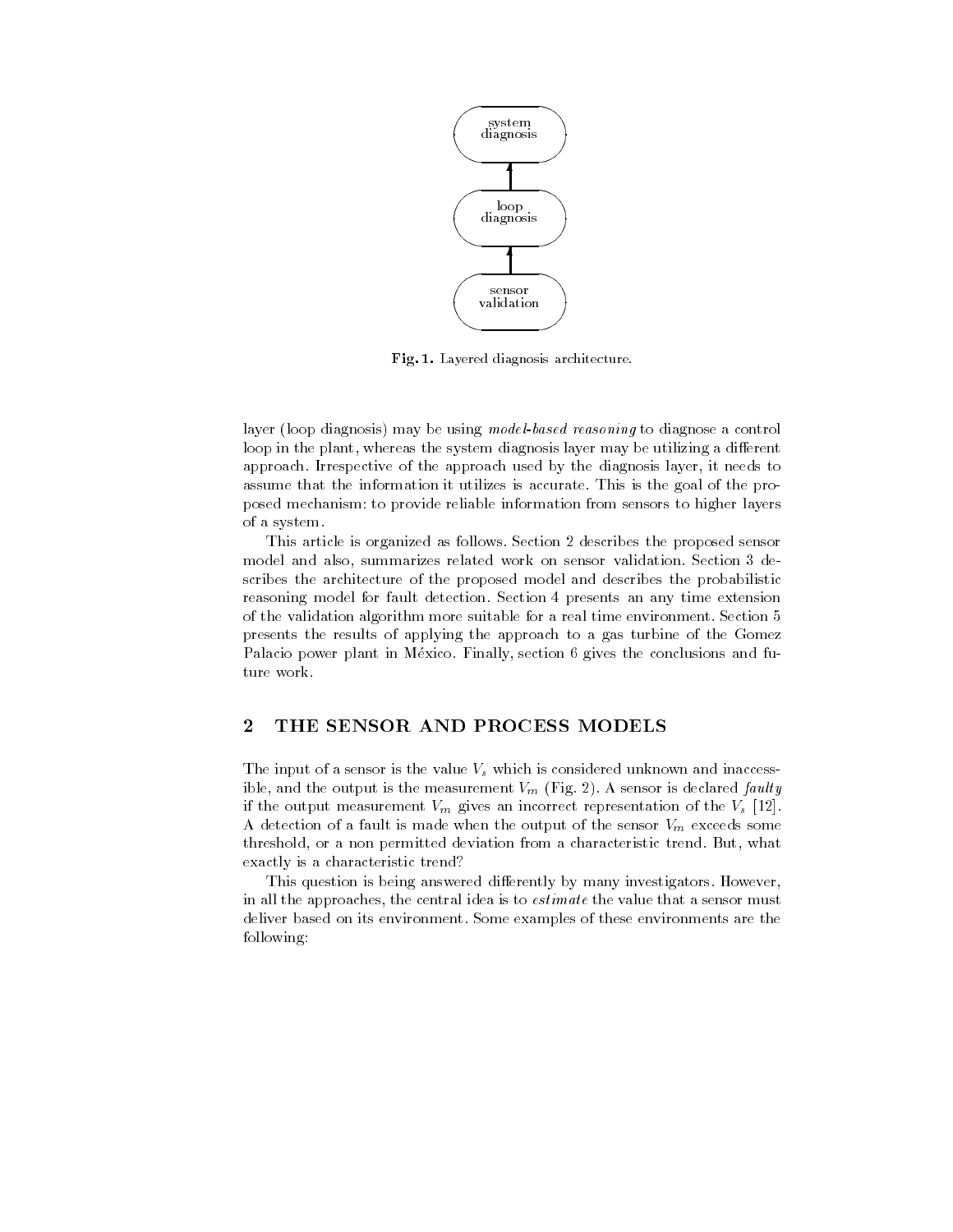

Fig - Basic model of a sensor

- $-$  history of a single signal in time.
- history of the state of the process in time,
- $-$  state of all related signals at a specific time

This estimation process is what makes the various validation approaches dif ferent Specically- this project uses probabilistic methods for estimation based on all the related signals at specific time instants.

As an aid to relating these dierent approaches- the rest of the paper will use the following terminology

variable state  $\{r_s\}$ , this refers to the measurand-nequence input to the sensor. This is the physical parameter being measured

variable measure  $(\cdot)$  /  $\cdot$  measurement measurement increases on the subsensor. This is a numerical representation of the physical parameter state

variable estimated -  $\{P_i\}$ , this refers to the estimated value of the value of

sensor state  $\{v\}$ , this refers to the condition of the sensor, ring parameter has one of the binary values  $\{ \text{correct}, \, \text{faulty} \}$ .

 $\mathbf{B}$  figure some simplicity some simplicity  $\mathbf{B}$ used to represent sensor information in a physical process These models are dependency models indicating causality in (w), crime the large-cause causes of one variable measure-or  $\eta_R$  appeals on the value of  $\eta_S$  This is the most obvious and basic model of a single sensor. Figure  $3(b)$  shows a model including three nodes: the measure  $V_m$  depends on the variable state  $V_s$  and on the sensor etate S-, fiel, *Till* and they a realistic representation of the variable state if the sensor is working properly  $\sim$  correctly-rimany-since  $\sim$  since  $\sim$  and  $\sim$ inaccessible- it is replaced with its estimation Ve in Fig 
c Here- the inference on the sensor state S is dependant on the measure and the estimation. In fact, Fig 
c represents the goal of this project- namely to obtain the state of the sensor based on the reading and the estimated value In other words- this model makes explicit the conditional probability of a fault in a sensor- given the measure and the estimation, i.e.,  $P(S \mid V_m, V_e, \delta)$ , where  $\delta$  represents previous knowledge  $\alpha$ bout the sensor, For example,  $\sigma$  might represent the mean time between failures  $\sigma$ reported by the manufacturer- the physical location of the sensor in the planttime between the last maintenance-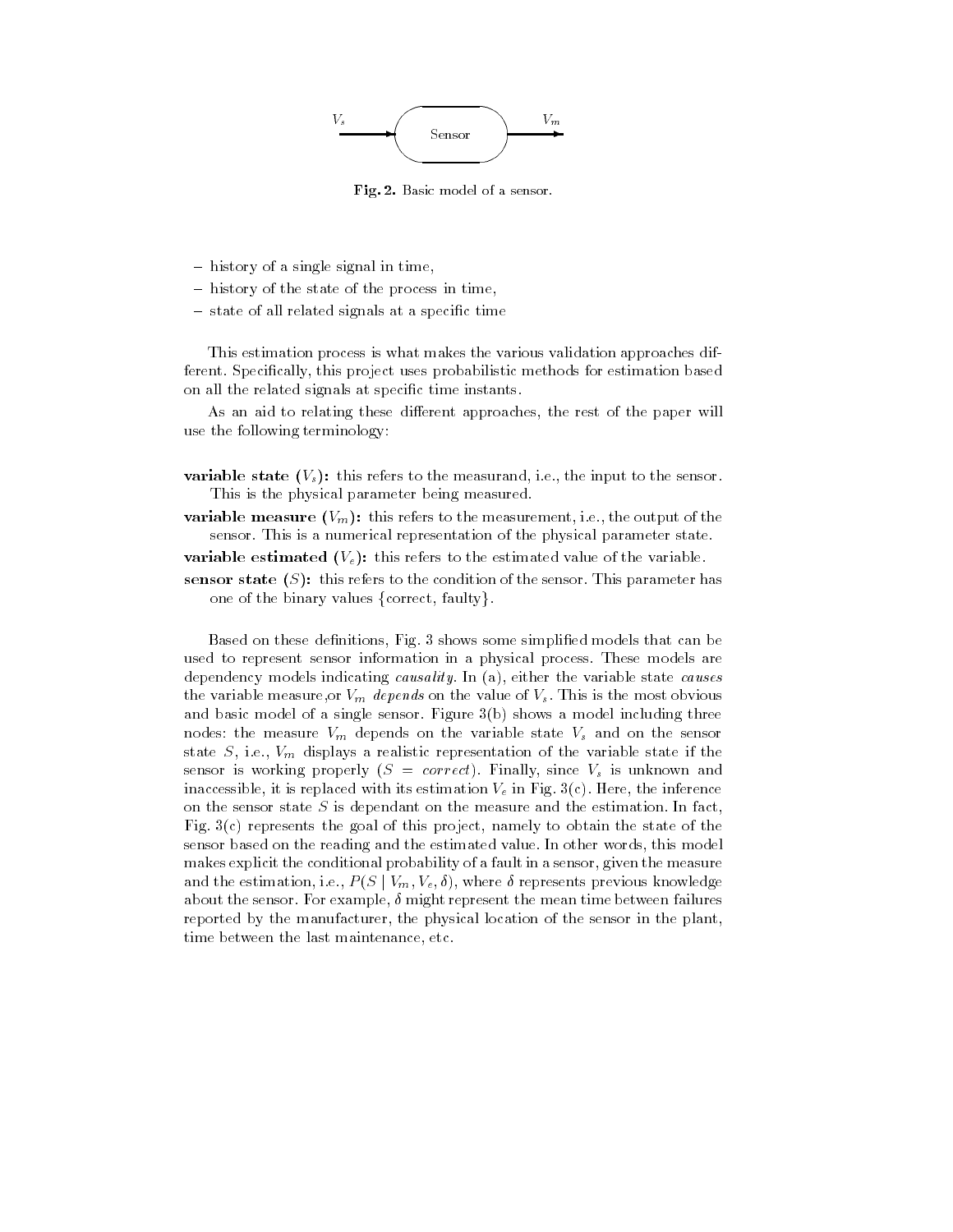

Fig. 3. Basic model of a sensor performance. (a) represents that  $V_m$  depends on  $V_s$ . (b) represents an enhanced model where  $V_m$  depends on  $V_s$  and the state of the sensor  $S.$  (c) displays the proposed basic approach, namely,  $S$  can be inferred with the values of the measure and the estimated real value

#### $2.1$ Related work on sensor validation

Since digital computers have been accepted in industrial and specially in critical applications- the validation of sensors has been a concern for manufacturers and users Several approaches have been proposed to detect inconsistencies in measures. The literature reports various survey papers from different application  $\Lambda$  - Recent work on this area includes the SEVA projection on the SEVA projection of  $\Lambda$ and the TIGER project The SEVA project concentrates on the design of self validating sensors using emerging techniques from digital communications for eld devices Based on microprocessors- sensors are able to detect their own failures and report the uncertainty or quality measure of their own readings The TIGER project utilizes modelbased reasoning- ie- the system possesses a mathematical model of the process and runs a simulator in order to compare the observed output with the one estimated by the simulator Its main function is the monitoring of the complete gas turbine- including all its parts and processes

This article concentrates only on sensor validation utilizing probabilistic methods Approaches proposed by Dean and Horvitz also have a sim ilar focus and are summarized below

The approach proposed by Dean presents a probabilistic model for estimat ing the current value of a sensor based on previous states of all sensors in the system. This approach utilises knowledge about sensor errors in terms of conditional probabilities If <sup>x</sup> represents the system state vector- and <sup>z</sup> represents the measurement vector- then Dean represents knowledge about the performance of the sensors that produced  $z$  as a conditional probability density function, p- are also the probability that indicates the probability that is the state of the state of the state of the s the system given that it has been observed at time k This- of time  $\mathcal{L}_\mathbf{r}$ ally at a certain instant of time in the state-case-case-ponds for the simplified  $\alpha$ model of Fig.  $3(a)$ . Dean assumed that the estimated value can be determined by the mean of the conditional probability density function which has white Gausof an increase the second test condition is defined in order to mean one computed that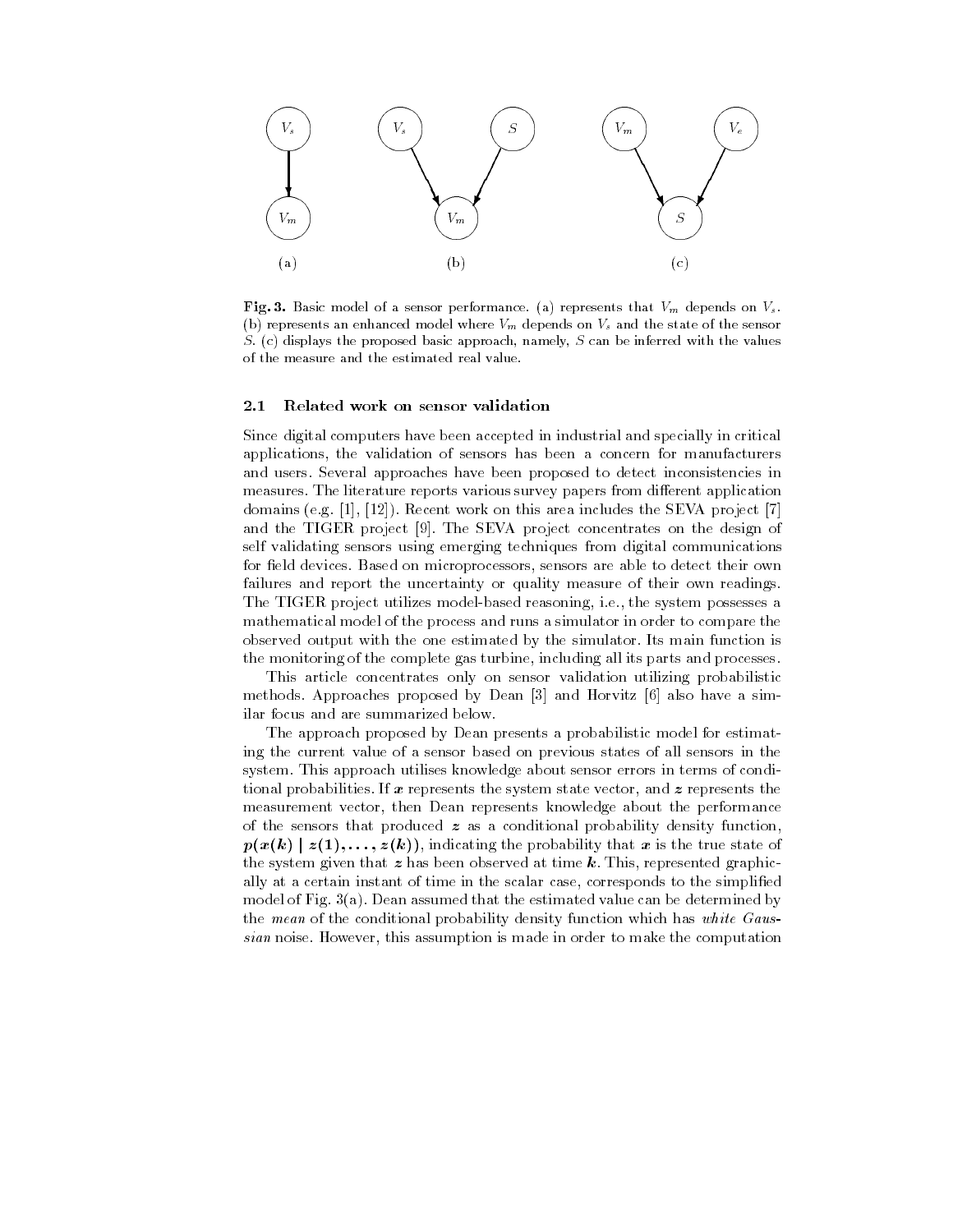tractable even if it may not hold in the real environment

Horvitz and coworkers described the utilisation of Belief networks for the diagnosis of gas turbines for an auxiliary power unit of a commercial aircraft They aimed to model the whole process by using a belief network that includes sensor validation as well as the fault diagnosis process Further- the sensor val idation parts of the belief network utilizes a mixture of the different validation models outlined in Fig 
 For example- in a fragment of their model- they rep resent three instances where sensors play a role. Figure 4 presents these cases. In  $\{a_j\}$  are utilize an every vile value  $\epsilon_{lll}$  as the unique source of information. In  $(v)$ , they also a simplified model where  $v_s$  and  $v$  cause  $v_m$  (i.e., the model in Fig.  $\sigma(\nu)$ . Finally, in Fig. 1(c) they use a sensor state  $\nu$  that must obtain for value ({correct, false}) from another source (human or computerised).



Fig. 4. Three different uses of sensor related nodes in a overall process model. In  $(a)$ , the measure is utilized by the model assuming it is correct. (b)  $V_m$  depends on  $V_s$  and the state of the sensor  $S$ . In (c), the measure provided by the sensor depends only on its state

Such an approach can be appropriate when it is not necessary to validate all the sensors with the same reliability However- the inclusion of dierent sensor validation models within the full diagnosis model can result in a larger and more complex network Hence- this article proposes a layered approach that rst concentrates on sensor validation and then- on the fault diagnosis process

#### 2.2 Proposed Approach

Consider a system whose inputs are sensors Utilising a simplied model of a sensor shown in Fig. of of, this paper proposes a general model which separates the sensor validation mechanism and the process diagnosis mechanism (or controlling-trouble-company in the shown in Fig. 1.

The signals are validated in the rst module- utilizing a sensor validation model proposed in section 3. It transmits the same signal  $V_m$  but produces a signal  $S$  which indicates the degree of belief in the measurements to the process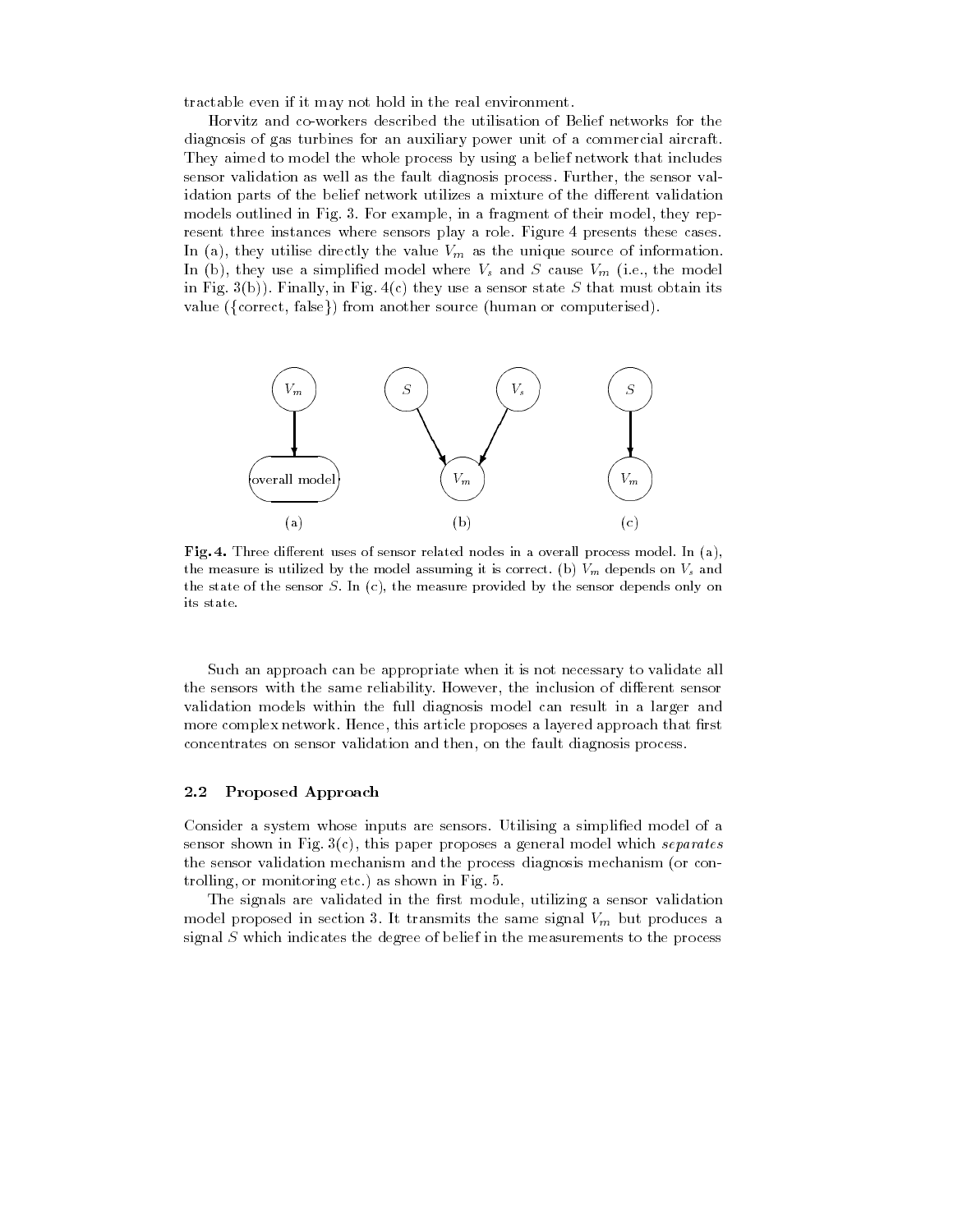

Fig. 5. General proposed model for sensor validation.

model layer see Fig 
c Then- this overall model may decide how and whether to utilize the sensor reading  $\mathcal{M}$ the sensor itself- or there exists a problem in the process Then- this corresponds to a higher level of reasoning The next section explains the sensor validation model

#### $\rm{3}$ PROBABILISTIC SENSOR VALIDATION

The probabilistic sensor validation model utilizes belief networks Belief networks are directed acyclic graphs (DAG) whose structure corresponds to the dependency relations of the set of variables represented in the model The nodes in this application represent the measures while the arcs represent the condi tional probabilities between nodes The structure of the network makes explicit the dependence and independence relations between the variables The nodes generally represent discrete variables although recent work on belief networks proposes continuous representations of variables when the application requires it , continuous variables continuous variables can be discretized into some into some intervals and cording to the precision required and depending on the computational cost that is acceptable In the current implementation- discretization is done by simply dividing the range into 10 intervals although more sophisticated approaches are available

The validation algorithm considers every sensor as suspicious and obtains, one by one- the estimated value Ve of each sensor using probability propagation based on its most related variables In belief networks- the most related variables consist of a *Markov blanket* of a node. A Markov blanket is defined as the set of variables that makes a variable independent from the others. For example, rig, o shows a reduced, shiphifed model of a gas turbine where m represents the readings of the megawatts generated, t represents the temperature, p the pressure- <sup>g</sup> and <sup>a</sup> represent the gas and air supplied for the combustion respect ively Then- the Markov blanket of <sup>m</sup> is formed by its children <sup>t</sup> and p- and the Markov blanket of t is formed by its parent m and its children g and a. Utilizing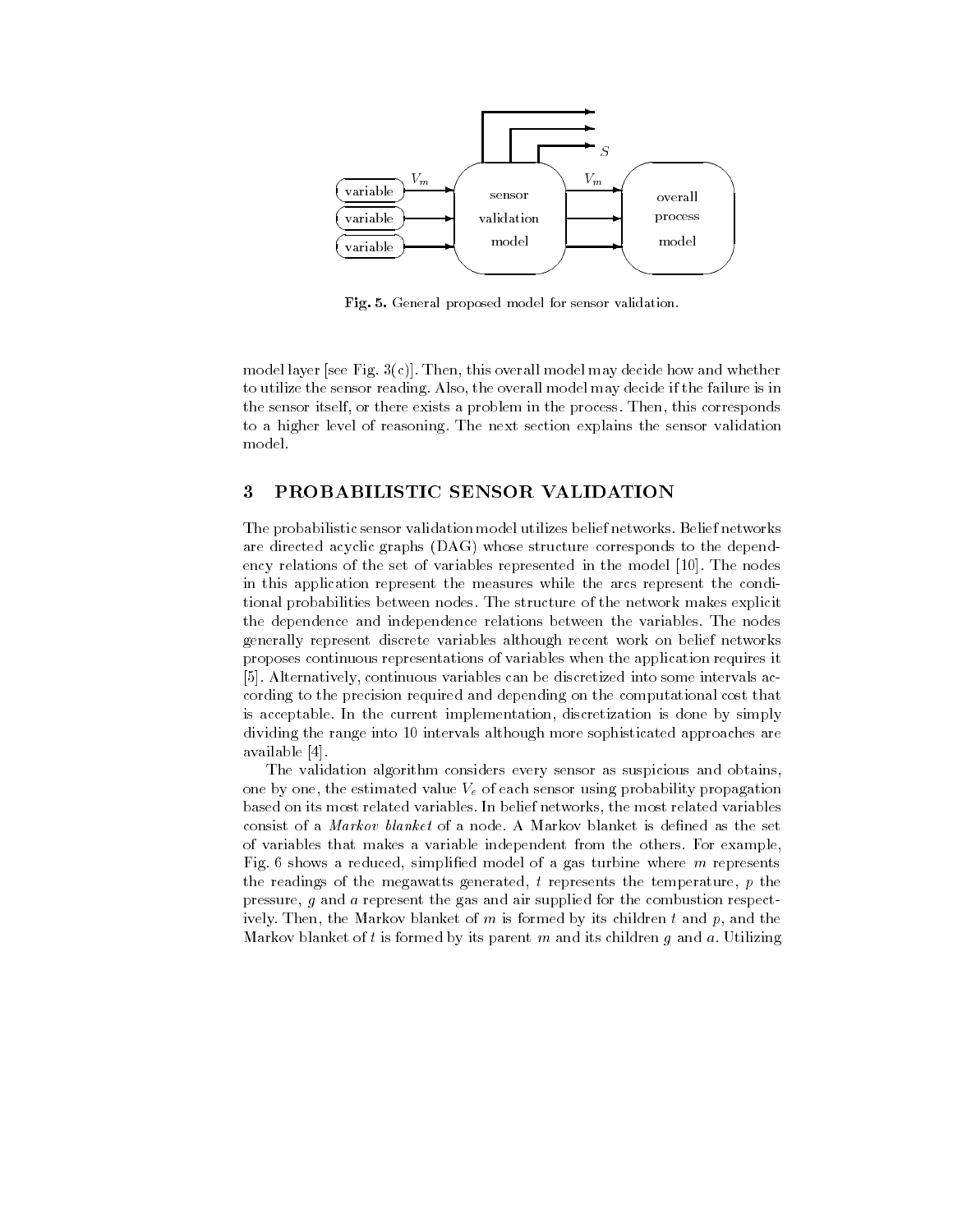these concepts-in one of the sensors-the sensors-the sensors-the sensors-the sensors-the sensors-the sensorssensors in its Markov blanket On the contrary- if a fault exists outside a sensors  $\mathbf{H}$  . Then, the main  $\mathbf{H}$  is a sequence the commutation  $\mathbf{H}$  is  $\mathbf{H}$  . Then, the sensor  $\mathbf{H}$ Markov blanket of a sensor acts as its protection against others faults- and also protects others from its own failure



Fig. 6. A reduced Bayesian network of a turbine.

Figure 7 describes the complete process for discriminating faulty and correct sensors. The *sensors* block represents a list with all sensors to be validated. These are processed one by one by the *validation* module utilizing the following algorithm

- 1. Read the value of the variable provided by the sensor.
- 2. Read the value of all variables that appear in the Markov blanket of the selected variable
- Propagate the probabilities and obtain the posterior probability distribution for the selected variable
- 4. If the probability (obtained in 3) of the value acquired in step 1 is lower than a specificat value (described below), return famale, else return success

The result of the validation module consists of a posterior probability distri bution as shown in Fig : Fig. ... ... .... is different if the difference between the real value read and the highest probability interval's value exceeds some threshold

This algorithm provides the two lists of the potential level shown in Fig. 7, i.e., the *apparently correct* and the *apparently faulty* sensors. Then, the probabilistic reasoning can only tell if a sensor has a *potential* (real or apparent) ....., with consider sensors-room sensors- sensors, it can not tell in real the fault is real or apparent Thus- the next step is to distinguish all the step is the step parent. faults- considering that one or more sensors may fail at the same time This is performed by the fault isolation module described next.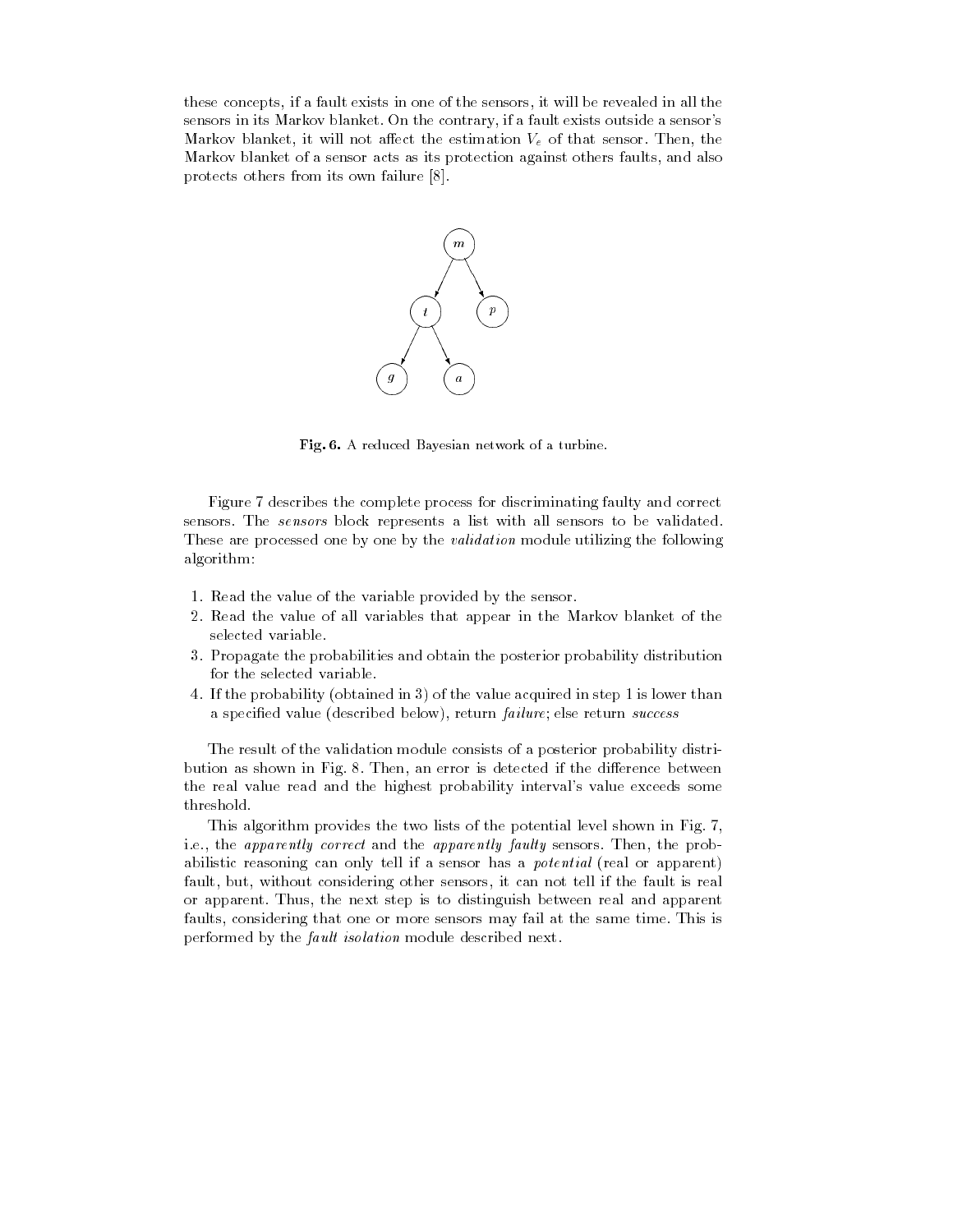

Fig. 7. Block diagram of the proposed mechanism for sensor validation.



Fig. 8. Description of some possible results. The arrows indicate the interval of the real value of a sensor. (a) shows a narrow distribution where the real value coincides with the estimated. (b) shows a wider probability distribution where the real value has a low probability to be correct

### ANY TIME FAULT ISOLATION

The presence of a faulty sensor causes a constrained area of manifestation which forms a context. This constrained area is called the extended Markov blanket (EMB) of a variable. It is formed by the Markov blanket of a variable plus the variable itself. For example, in Fig. 6 the EMB of m is the set  $\{m, t, p\}$ , while the EMB of t is formed by  $\{m, t, g, a\}$ .

puppose that there is a failure in t, and the sensors are validated reflecting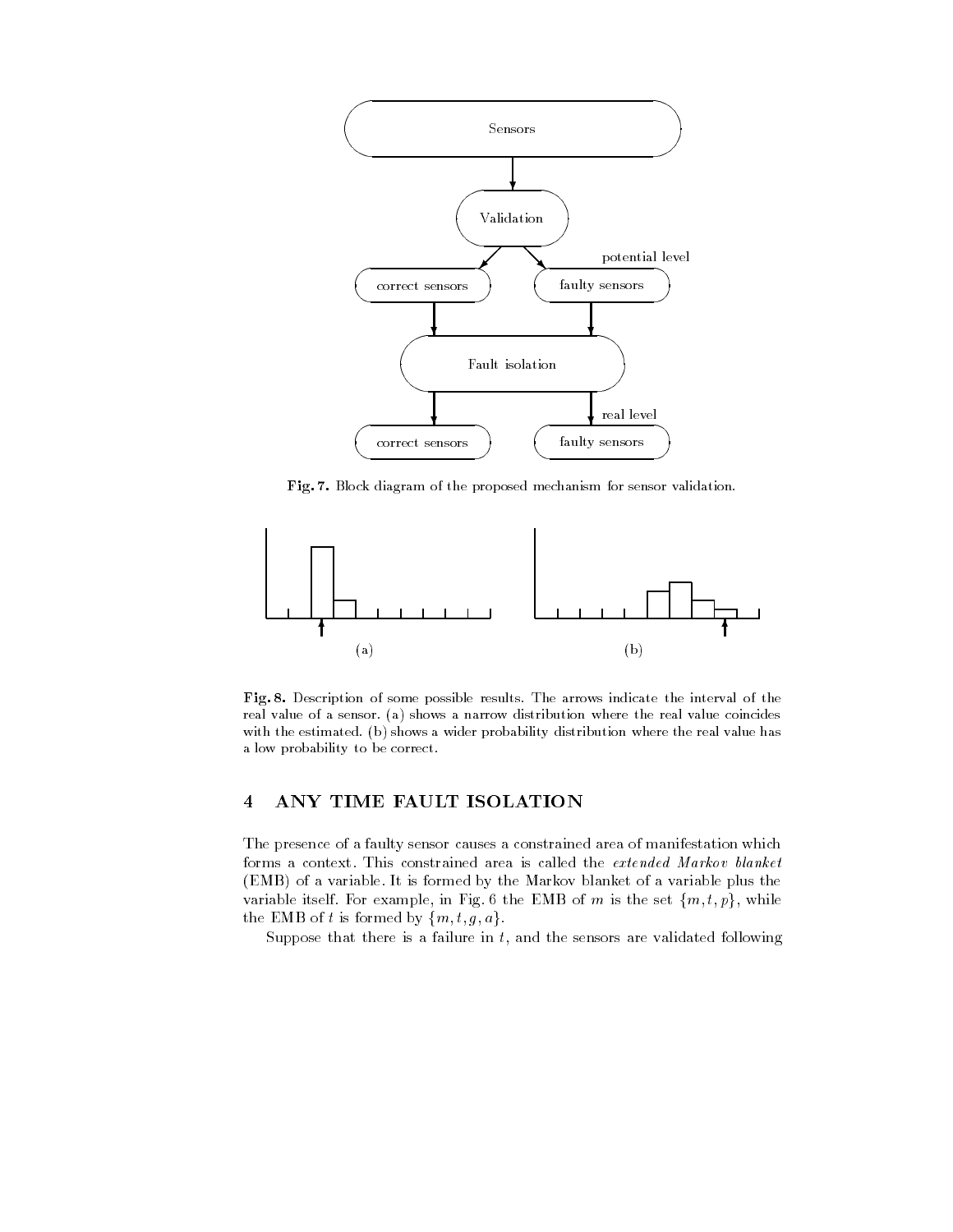the order m, i, p, g, writing, since a provides with examing, the validation of m will report a potential fault: Then, the wildested of t will also report a radio, resig, p will be validated as correct, and inharity the validation of g and a will report potential families included and the cycle-potential fault includes and complete contain the sensors  $\{m, t, q, a\}$ . This corresponds exactly with t's EMB. In other words- a sensor a concert a sensor markov blanket a signature that it exhibits when it can **fault** fault of the second second and second the second second the second second that the second second the second second second second second second second second second second second second second second second second s

This property can be used to formulate a sensor validation procedure which works in batch mode where all the sensors are examined and a faulty sensor identied In real time applications- it is sometimes better to have some answers instead of waiting for the most accurate answer which may be too late. This problem has been addressed byanumber of authors by using the concept of any time algorithm  $\vert \pm \vert$  and  $\vert$  algorithm implies an incremental incremental  $\vert$ quality of the response with respect to time in the sensor value of the sensor value of problemquality of the response consists of the number of sensors considered potentially correct and faulty

An any time version of the sensor validation approach can be based on the following observations If a sensor is found to be apparently faulty- then the Markov blanket property implies that there must be a faulty sensor in its EMB However- if a sensor is apparently correct- there is no guarantee that all the sensors in its EMB are correct Nevertheless- one would expect that most of the time-the-benzors in its EMB will also be correct Hence-International and the correct Hence-International and thesize of the Markov blanket can be used to rank the order in which the sensors are examined and leads to the following any time sensor validation algorithm

- Let  $D$  be a list of sensors to be validated. Only a list of validated sensors informing to the third, hold a list of fault, strated the shown to the  $\rho$  empty list,  $P \subset \text{and } P$  be lists of potentially correct and potentially faulty sensors initialized to empty indicated control sensors that have already been already tested are marked with an asterisk
- 2. Select the first sensor  $s_i$  from  $S$ .
- $\sigma$ . While  $\sigma$  is not empty,  $I \cup \text{and } I$  is have sensors not yet tested do
	- apply the validation module on  $s_i$  (as given in section 3)
	- $-$  if  $s_i$  is correct.
		- $\bullet$  then |move  $s_i$  to  $C$ , move all the sensors in its Markov blanket to  $\overline{1}$  C  $\overline{1}$ .
		- $\bullet$  else move all sensors in its EMB to  $PF$  .
	- If the tested sensors in FF corresponds to the EMB of a sensor, then move that sensor to F and its MB to PC (since one can expect that their failure was due to the isolated fault
	- $-$  select the next sensor: if  $PF$  has untested sensors then select it from F  $F$ , otherwise if  $D$  is not empty then select it from  $D$ , otherwise if  $T$  C has untested sensors then select it from  $PC$ .

to interest the model of the model into the model of the model of  $\mathbb{F}_p$  is the upper part of Table shows the operation of the algorithm when there are no failures- and the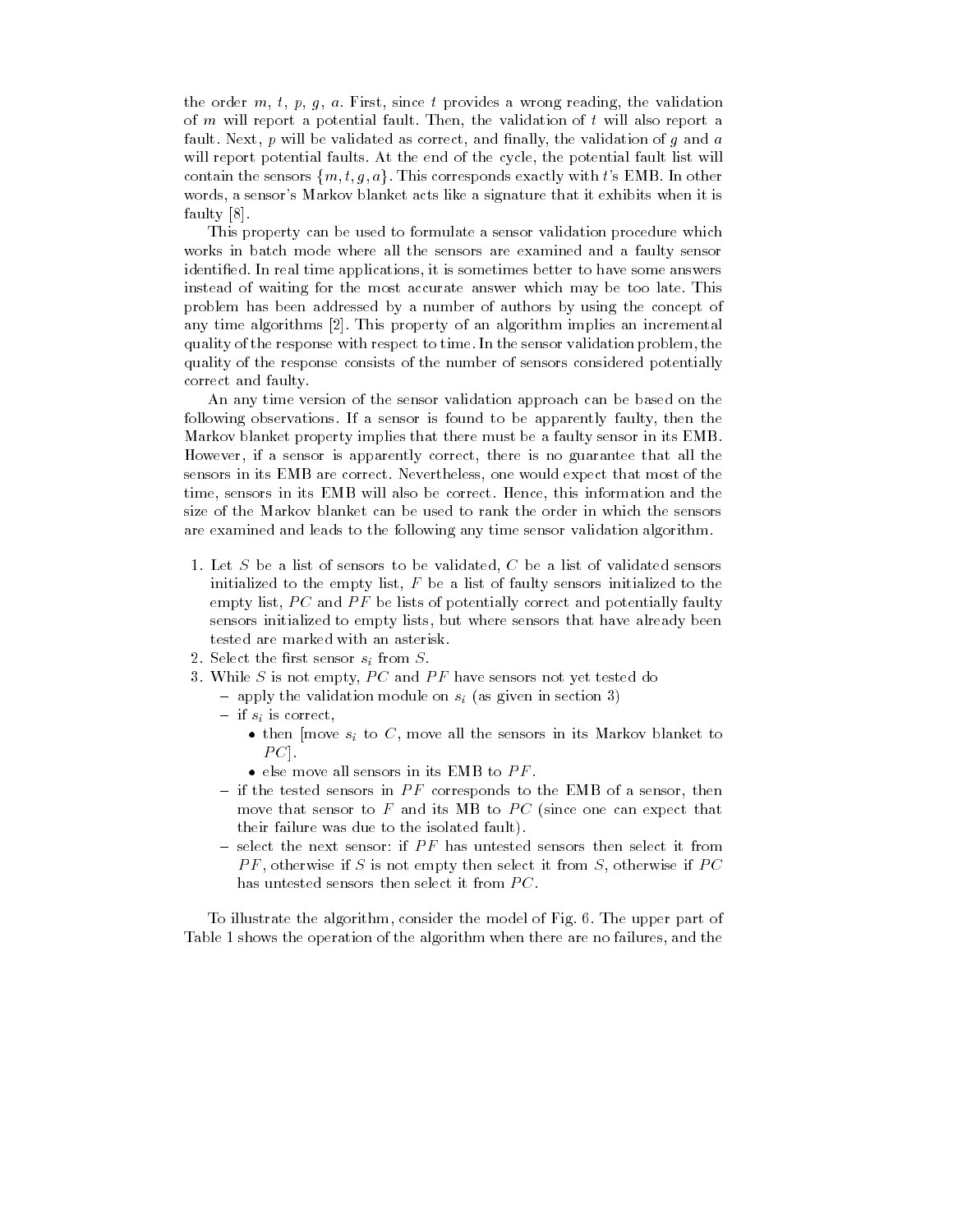lower part shows a situation when the sensor <sup>g</sup> is faulty In the table- the nal column gives a tuple that indicates the number of faulty sensors- the number of correct sensors- and the potentially faulty and correct sensors This tuple can be viewed as a measure of the quality of the response provided by the any time algorithm at the end of each cycle The manner in which this information is utilized will depend on the higher layer that may be application dependent For example, a typical quality function  $\phi$  may take the following form.

$$
Q(F, C, PF, PC) = \alpha F + \beta C + \gamma PF + \delta PC \tag{1}
$$

where  $\alpha, \beta, \gamma, \theta$  are weights given to the number of sensors in each of the fists  $F, \cup, I, I, I \cup$ . Suppose for presentation purposes,  $(\alpha, \beta, \gamma, \theta) = (10, 10, 2, 2)$ , then Fig 9 gives a graphical representation of the assigned quality of the response against time for the examples in Table 1. This is known as the performance profile of the system.

validate result S C PC F PF Q  $\mathcal{C}$ F PF  $[t,m,p,g,a]$   $[]$   $[]$   $[]$  OK  $[p]$   $[t]$   $[m, g, a]$   $[]$   $[]$ t $\cdots$ OK  $[t, p]$   $[m, g, a]$  [] [] p  $\hbox{OK} \qquad \left[\begin{matrix} \end{matrix}\right] \qquad \left[t, p, m\right] \qquad \left[\begin{matrix} g, a \end{matrix}\right] \quad \left[\begin{matrix} \end{matrix}\right] \qquad \left[\begin{matrix} \end{matrix}\right]$ m 
 -OK  $[$   $[t, p, m, g]$   $[a]$   $[$   $]$ g- - OK  $[$   $[t, p, m, g, a]$   $[]$   $[]$ a  $[t,m,p,g,a]$   $[]$   $[]$   $[]$  Fault  $[p]$   $[]$   $[]$   $[]$   $[m, g, a, t^*]$ t  - OK  $[$   $[m]$   $[t^*, p]$  $\begin{bmatrix} 1 & [g, a, t^*] \end{bmatrix}$ m $\cdots$ Fault  $[]$   $[m]$   $[t^*, p]$ g $p \mid \mathbf{a} \cdot \mathbf{t} \cdot \mathbf{a} \mid \mathbf{a}$ . . . . . . OK  $[$   $[m, a]$   $[t^*, p]$ a $\Box p$   $\Box t$   $\Box q$   $\Box$ . . . . . . . isolated  $[]$   $[m, a]$  $[t^*,p] \quad [g] \qquad []$  $(1,2,0,2) = 34$ g is OK  $[$   $[m, a, p]$   $[t^*]$  $\boldsymbol{p}$ g  - 

Table 1. Example of the algorithm of the model of Fig. 6. Rows represent steps of validation whereas columns represent the content of the different lists.

## 5 THE CASE STUDY: A GAS TURBINE

The techniques presented in this paper are being applied to the validation of temperature sensors in a gas turbine of a combined cycle power plant. The temperature is the most important parameter in the operation of a turbine since the optimal performance requires the operation at the maximum permitted values However- a little increase in the temperature- over a permitted value- may cause severe damage For this reason-process is executed indication process in executive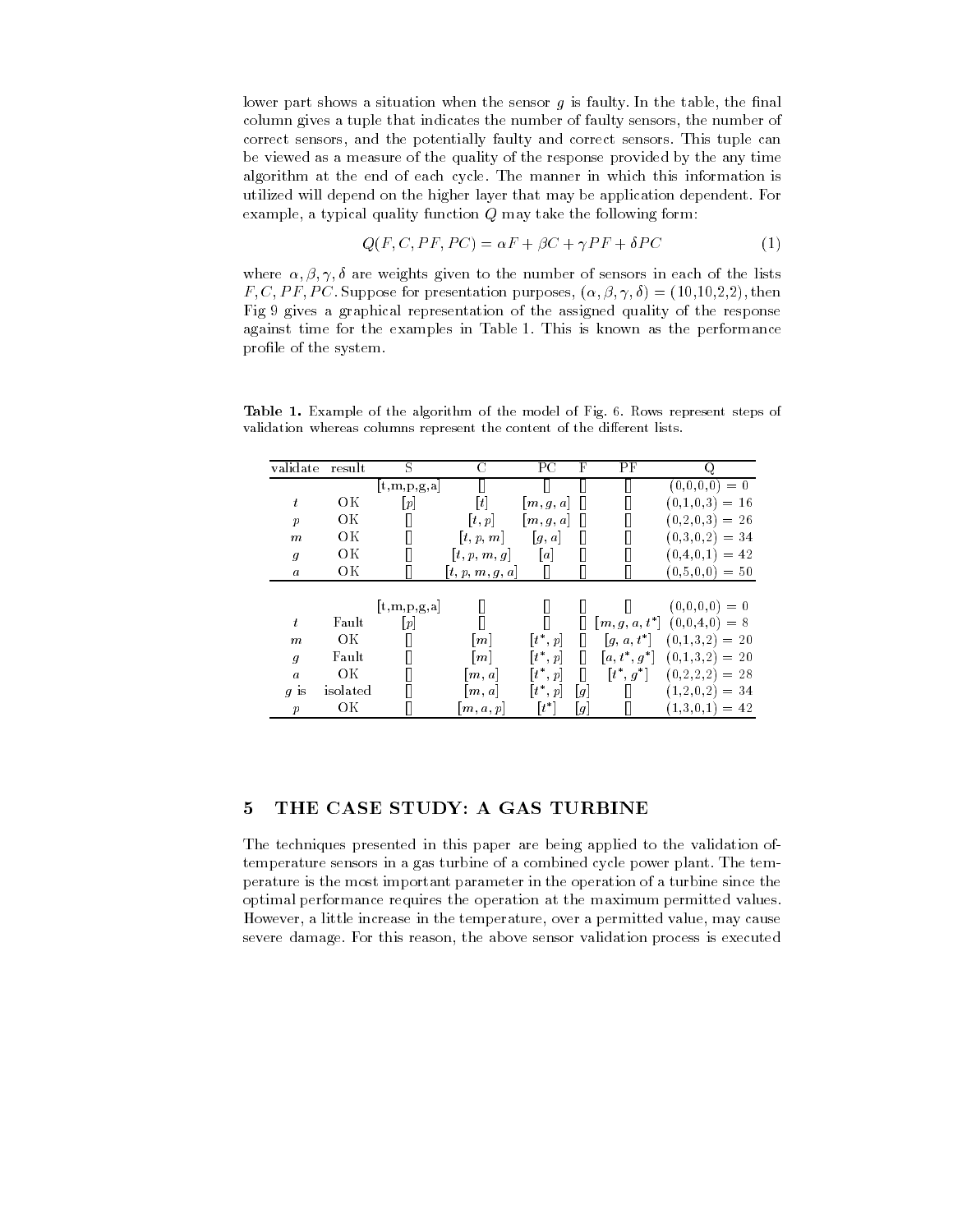

Fig. 9. Performance profile of the examples: (a) without failure, (b) with a failure simulated in sensor  $g$ .

over the set of temperature sensors across the turbine The sensors were grouped into several measurements categories as follows

- $-6$  beadings (CH1 CH6)
- $-7$  disk cavities (CA1 CA7)
- $-1$  cavity air cooling (AEF)
- $-2$  exciter air  $(AX1 AX2)$
- $-3$  blade path (EM1 EM3)
- $-2$  lub oil  $(AL1 AL2)$

A dependency model for these temperatures was obtained utilizing an auto matic learning program which- based on data- produces the optimal tree In total- the data set has variables and instances of the readings These readings were taken during the start up phase of the plant. The 21 variables are continuous and were discretized for building the model- and for performing probability propagation. Figure 10 shows the probabilistic tree obtained with this data set. A tree was chosen since the inference algorithm for obtaining the posterior probabilities is faster since it depends only on the depth of the tree . . . . .

Notice that the dependencies can be explained as the heat *propagation* from the centre of the turbine (CH4) to the extremes. CH4 is the measure of the beading temperature which is closer to the combustion chamber- and can be  $\mathbf n$  is the variable  $\mathbf n$  the variable which causes the other variables  $\mathbf n$ heating This explanation is intuitive since- based on this data set- it is very adicult for an expert to distance, it according to discuss the contract of the second other variables that could represent other aspects of the process

There are two sets of experiments that are of interest in this case study. First- the overall sensor validation algorithm needs to be evaluated- and secondthe performance profile of the any time algorithm needs to be determined for this application Some initial experiments have been conducted to evaluate the validation algorithm and the results are described in the following subsection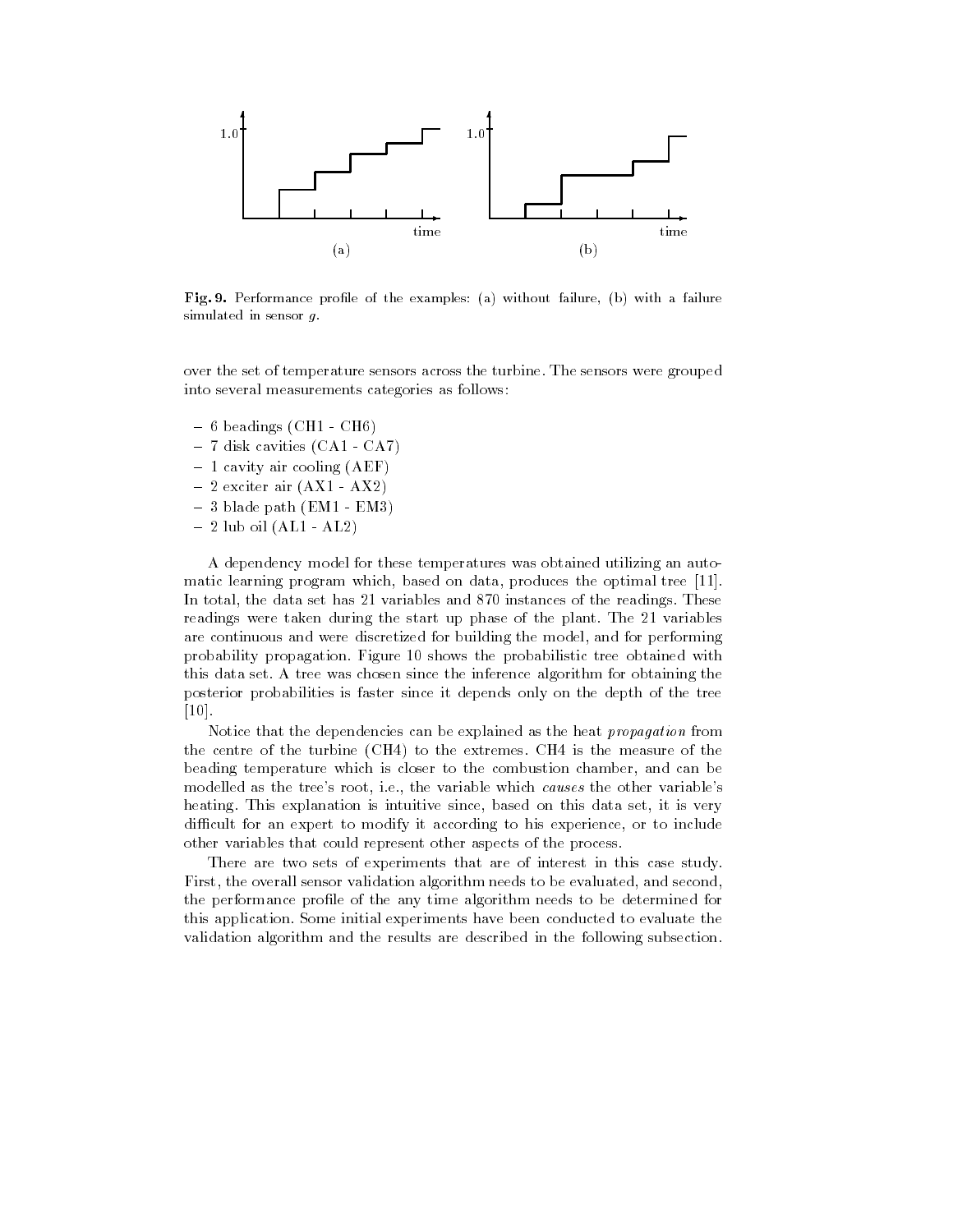

Fig Belief network of the temperature sensors in a gas turbine of a power plant

The experiments to determine the performance profile are incomplete at the time of writing but will be available prior to the conference

#### Evaluation of the sensor validation algorithm

This section presents the experimental results obtained when the algorithm is applied to the validation of the temperature sensors. The experiments were carried out in the parts (i) is there are specificial him there are no faults-  $\mathcal{L}_{\mathcal{A}}$ to check its operation when there is a simulated failure

Table 2 shows the posterior probabilities of several intervals for some variables (show) is not the other shown-shown-shown-shown-shown-shown-shown-shown-showninterval of the variable's actual value  $(V_m$  as defined in section 2) is underlined.

Table - Posterior probabilities per variable per interval with no faults

| CH4 0.00 1.00 0.00 0.00 0.00 0.00             |  |  |
|-----------------------------------------------|--|--|
| CH6 0.00 0.35 0.37 0.28 0.00 0.00             |  |  |
| CH5 0.00 0.00 0.00 0.08 0.92 0.00             |  |  |
| CA7 1.00 0.00 0.00 0.00 0.00 0.00             |  |  |
| AL1 0.00 1.00 0.00 0.00 0.00 0.00             |  |  |
| AL <sub>2</sub> 0.00 0.88 0.12 0.00 0.00 0.00 |  |  |

The results of a simulated fault in CH6 are indicated in Table 3. Notice that all actual values are in intervals where the posterior probabilities are zero that is all cases that is a real value of the real value of the real value of the real  $\pi$ correct For the line for the line for the correct shows that the real value-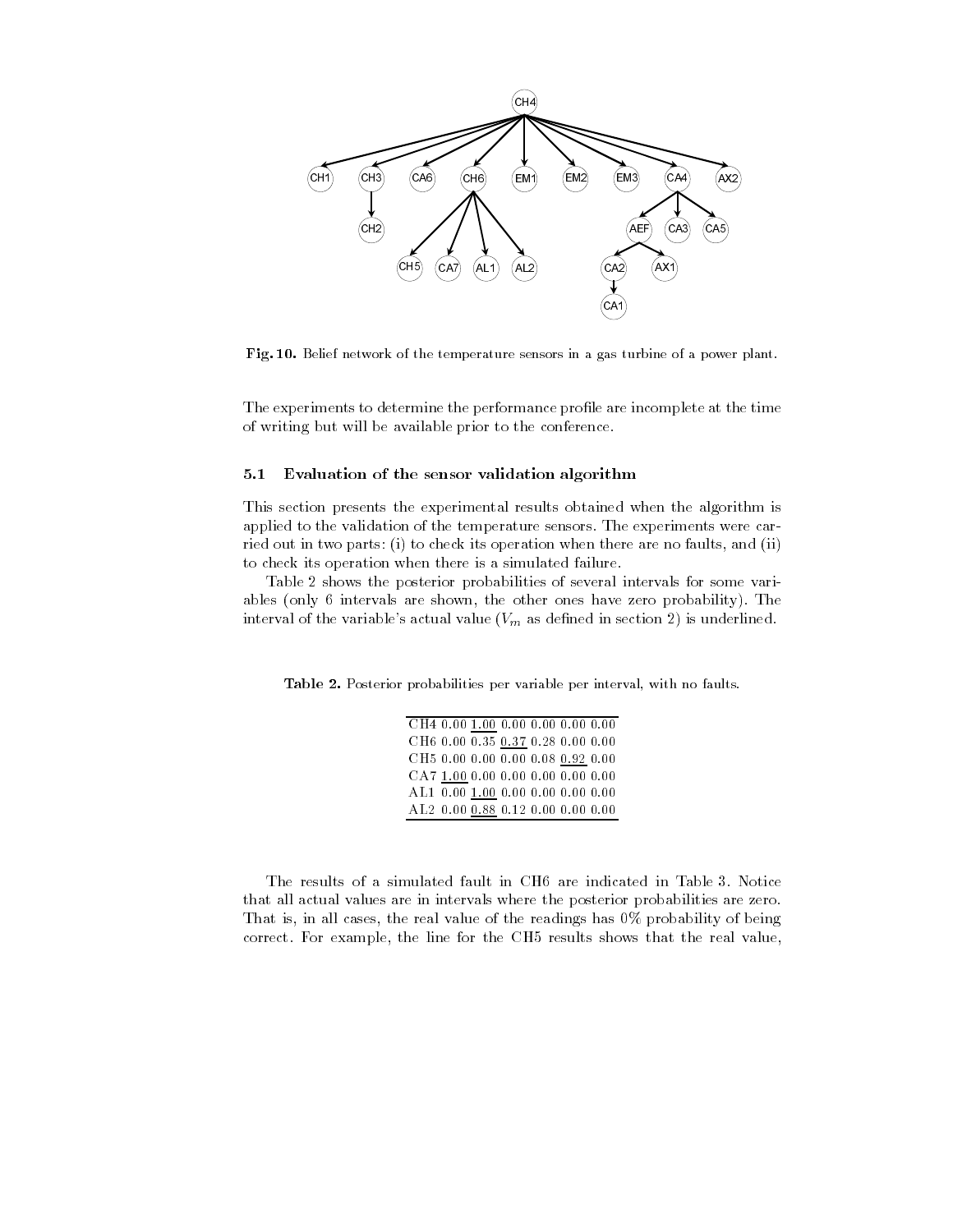which corresponds to the rst interval-the rst interval-the posterior interval-the posterior interval-the posterior probability distribution shows that the correct value has a 40% probability of . ...., in the first interval-ing intervalse shown in the sixth  $\alpha$  in the sixth  $\alpha$  in the table are the sensors that constitute the CH6's EMB. The fault simulated was the reading of CH6 with its maximum value when the correct value is close to its minimum.

Table 3. Posterior probabilities per variable per interval, with a simulated fault.

| CH40.000.000.000.000.000.000.00   |  |  |  |
|-----------------------------------|--|--|--|
| CH6 1.00 0.00 0.00 0.00 0.00 0.00 |  |  |  |
| CH5 0.00 0.00 0.00 0.00 0.40 0.60 |  |  |  |
| CA70.000.000.000.000.0001.00      |  |  |  |
| AL1 0.00 0.00 0.00 0.27 0.32 0.42 |  |  |  |
| AL2 0.00 0.00 0.00 0.00 0.22 0.78 |  |  |  |

These results show that i in the fault free results- the real value coincides always with a highest probability interval-up, in the simulated fault resultsreal value indicates a zero probability in and only in all the variables of the faulty sensors are these results are based on simulated faults are based on simulated fault some compared faults on t sensor.

## CONCLUSIONS AND FUTURE WORK

This article has presented a layered approach to sensor validation In comparison to other approaches- such as that of Horvitz - the main benet of using a layered approach is that it enables the construction of models in a modular fashion That is- it is easier to construct a model for sensor validation and then a model for the process than it is to construct an overall model in one step. This separation of the sensor validation layer can also result in simpler higher layer models and leave the higher layers to utilize other AI techniques

The lowest layer- that of sensor validation- is based on the use of Bayesian networks. A Bayesian network is used to define the relationships between variables and to estimate the expected value of a sensor The expected value is then compared with the actual reading obtained. If these measures differ then a faulty sensor is suspected. A faulty sensor is then distinguished from apparently faulty sensors by the use of a property based on the Markov blanket

An any time version of the validation algorithm- that improves the quality of its answer incrementally- has also been presented This any time algorithm uses the expected outcomes of a sensor together with the Markov property as a basis for ranking the order in which sensors are tested